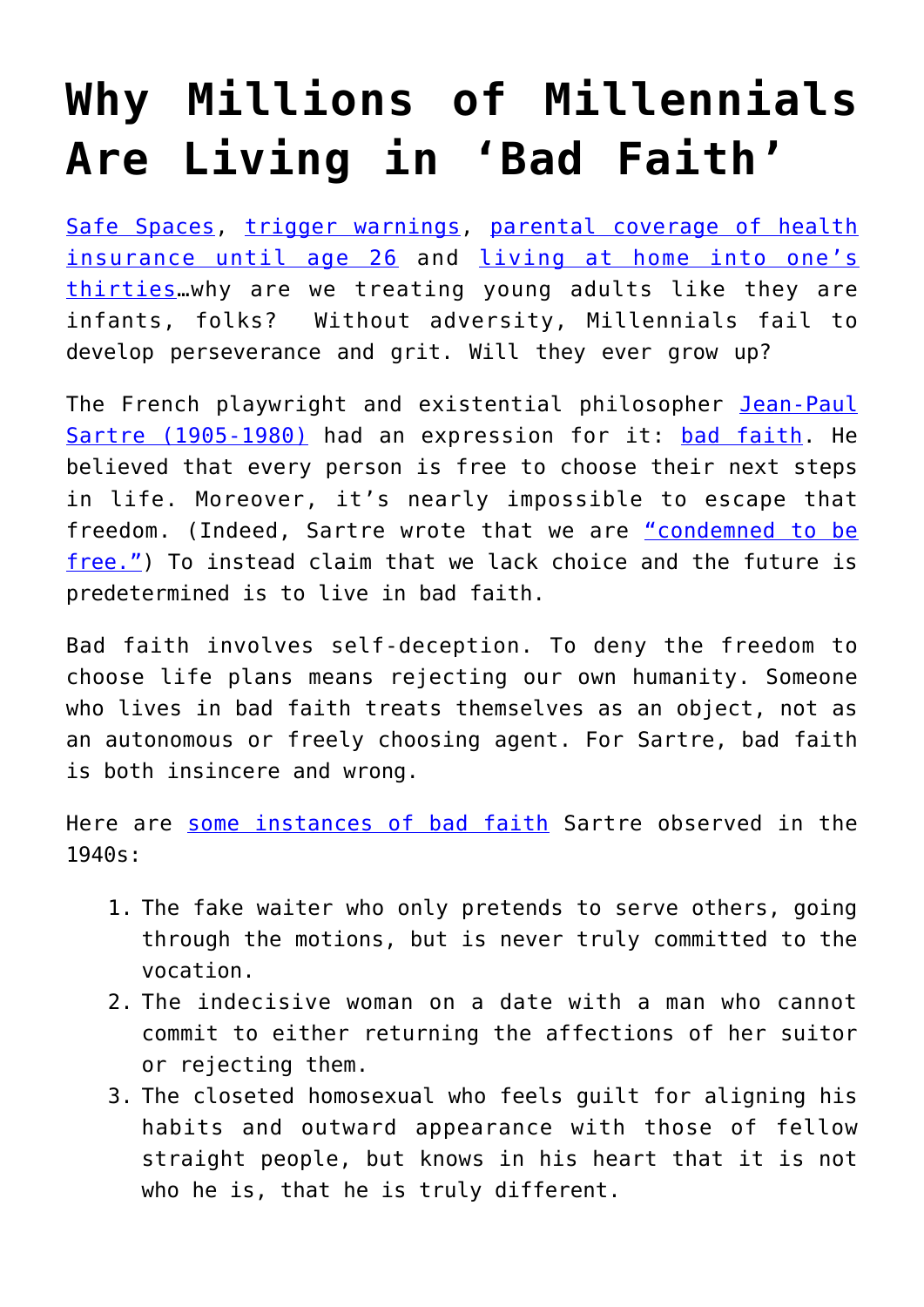In *[Being and Nothingness](http://timothyquigley.net/cont/sartre-bad_faith.pdf)*, Sartre identified the crux of the problem: inauthenticity.

*"If a man is what he is, bad faith is forever impossible and candor ceases to be his ideal and becomes instead his being. [ … ] If candor or sincerity is a universal value, it is evident that the maxim 'one must be what one is' does not serve solely as a regulating principle for judgments and concepts by which I express what I am. It posits not merely an ideal of knowing but an ideal of being; it proposes for us an absolute equivalence of being with itself as a prototype of being. In this sense it is necessary that we make ourselves what we are."*

So if you want to be your authentic self, then stop living in bad faith and make some serious life choices. How are safe spaces, trigger warnings, parental health coverage until age 26 and living at home into one's thirties signs of living in bad faith?

In college, [administrator-designed safe spaces](https://www.nytimes.com/2015/03/22/opinion/sunday/judith-shulevitz-hiding-from-scary-ideas.html) create a false sense of security, denying young people the opportunity to experience the world's uncomfortable realities (e.g. hate, sexism, racism, and homophobia) and make life choices accordingly. Trigger warnings about shocking or controversial class topics and materials, usually shared with students by professors, have the same effect: [coddling the young adult](http://www.theatlantic.com/magazine/archive/2015/09/the-coddling-of-the-american-mind/399356/) [mind](http://www.theatlantic.com/magazine/archive/2015/09/the-coddling-of-the-american-mind/399356/).

Parental coverage of health insurance until age 26 and living at home into one's thirties create more cocoons that inhibit free choice. There's even a euphemism for living with the parents past an acceptable age: [failure to launch](https://www.empoweringparents.com/article/failure-to-launch-part-1-why-so-many-adult-kids-still-live-with-their-parents/). [One out of](http://www.npr.org/sections/thetwo-way/2016/05/24/479327382/for-first-time-in-130-years-more-young-adults-live-with-parents-than-partners) [three young adults \(18-35 year olds\)](http://www.npr.org/sections/thetwo-way/2016/05/24/479327382/for-first-time-in-130-years-more-young-adults-live-with-parents-than-partners) fail to launch, rely on mom and dad's generosity far too long and deceive themselves into believing that they couldn't choose to do otherwise.

If Millennials are going stop living in bad faith, grow up and